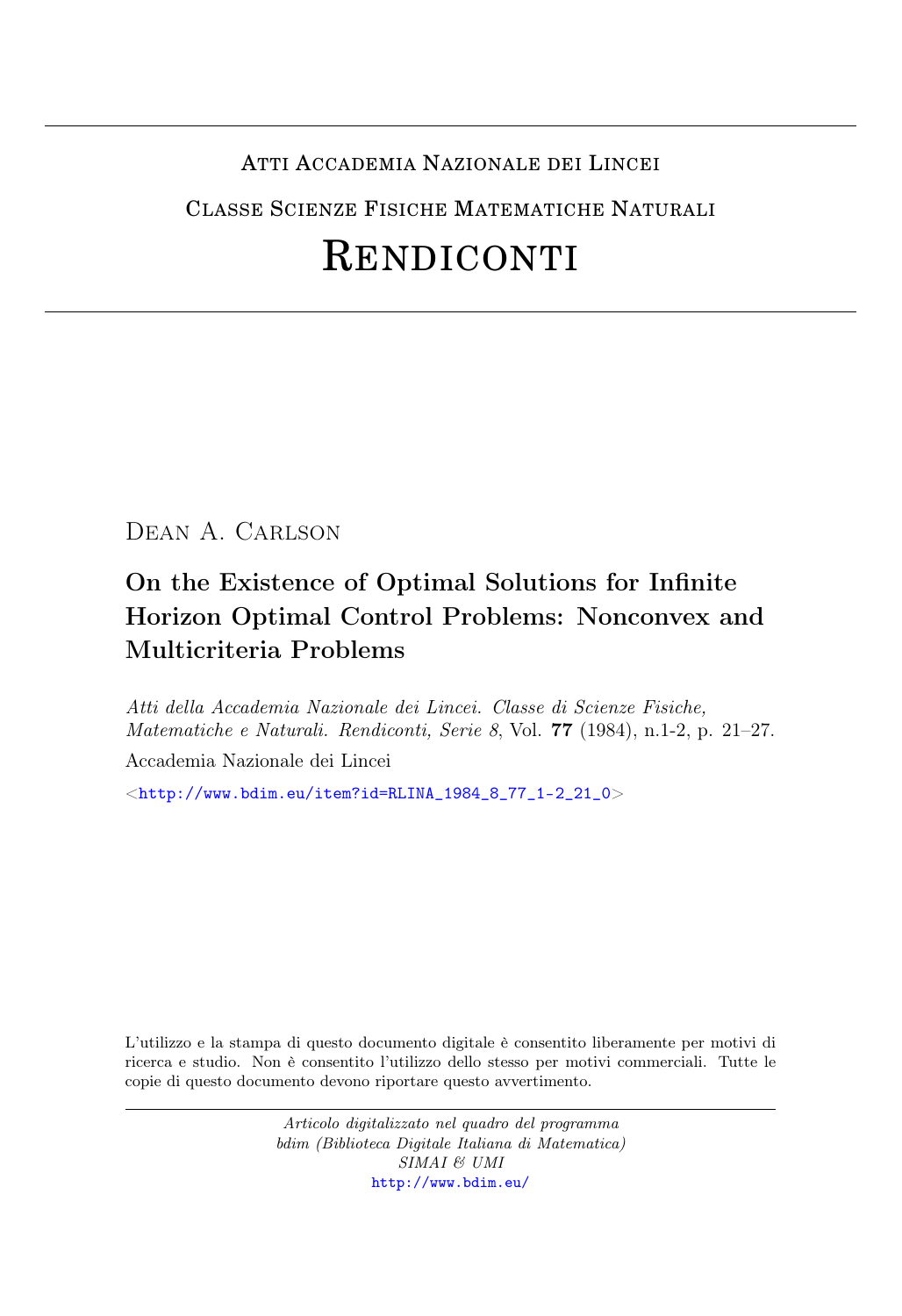Atti della Accademia Nazionale dei Lincei. Classe di Scienze Fisiche, Matematiche e Naturali. Rendiconti, Accademia Nazionale dei Lincei, 1984.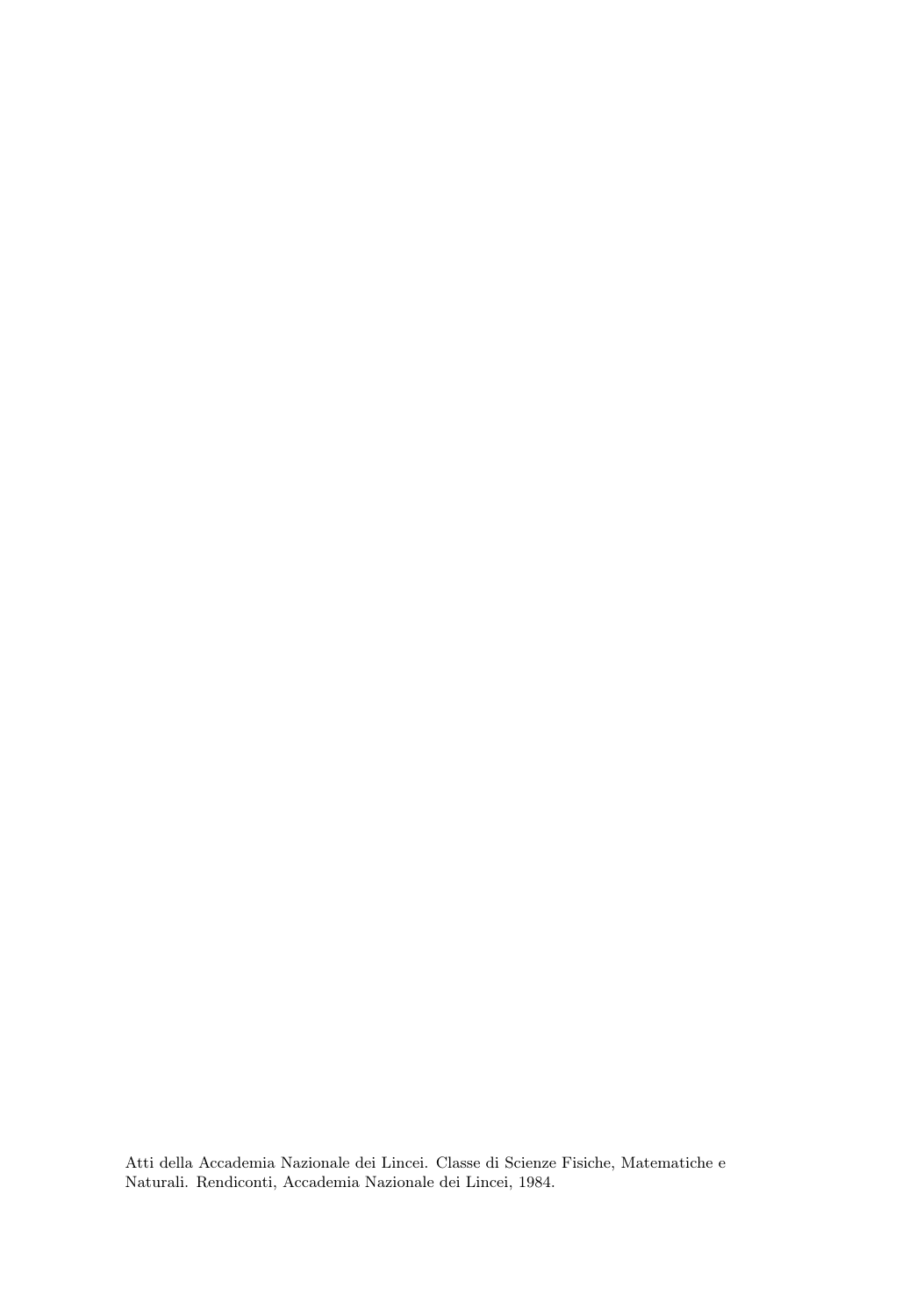**Analisi matematica.** — *On the Existence of Optimal Solutions for Infinite Horizon Optimal Control Problems : Nonconvex and Multicriteria Problems.* Nota di DEAN A. CARLSON<sup>(\*)</sup>, presentata<sup>(\*\*)</sup> dal Socio straniero L. CESARI,

RIASSUNTO. — In questa Nota si continua la discussione iniziata in [4] dell'esistenza di soluzioni ottimali per problemi di ottimo controllo in  $[0 + \infty]$ . Si definiscono problemi generalizzati, e si ottengono estensioni di risultati già presentati in [4]. Si dimostrano anche varie relazioni tra le soluzioni ottimali dei problemi generalizzati e i problemi originali e non convessi di ottimo controllo. Alla fine si considerano problemi lineari nelle variabili di stato anche nel caso di costi funzionali a valori vettoriali (ottimizzazione alla Pareto).

#### 1. INTRODUCTION

In this note we continue discussing the existence of optimal solutions, under minimal convexity hypotheses, for optimal control problems defined on [0,  $+ \infty$ ). Our emphasis concentrates on the case when the cost functional, given as an improper integral, does not necessarily converge. This leads to a variety of weaker notions of optimality. Here we discuss extensions of the results presented in Carlson [4] to the case of nonconvex problems through the introduction of chattering states as well as to the case of a vector valued cost criteria (i.e., Pareto optimality).

#### 2. THE MODEL

The model we treat is a Lagrange-type problem of optimal control. Specifically we consider a control system of the form

(1) 
$$
\dot{x}(t) = f(t, x(t), u(t)), \text{ a.e. on } [0, +\infty)
$$

$$
(2) \t x (0) = x_0
$$

where the state variable  $x(t) \in E^n$  and the control variable  $u(t) \in E^m$ . Let  $A = [0, +\infty) \times X \subseteq E^{1+n}$  be closed and for each  $(t, x) \in A$  let  $U(t, x) \subseteq E^m$ be such that the set  $M = \{(t, x, u) : (t, x) \in A, u \in U(t, x)\}\)$  is closed. The function  $f : M \to E^n$  is assumed to satisfy the usual Carathéodory conditions.

( # ) Assistant Professor, Department of Mathematics and Statistics, University of Missouri-Rolla, Rolla, Missouri, 65401.

(•#) Nella seduta del 15 giugno 1984.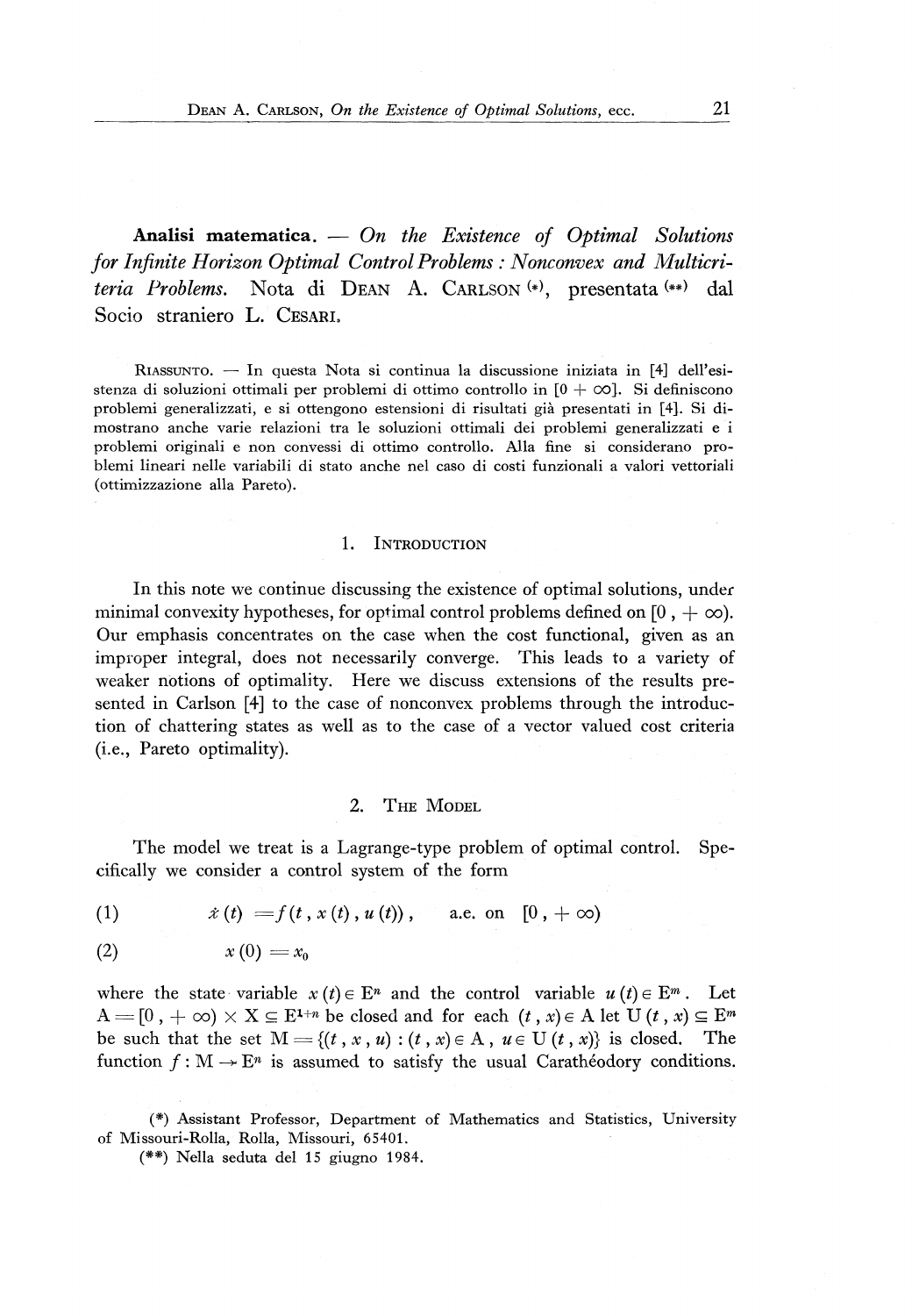We consider admissible pairs of functions  $\{x, u\}$ , each pair consisting of a measurable function  $u : [0, +\infty) \to E^m$  and a corresponding locally absolutely continuous function  $x : [0, +\infty) \to \mathbb{E}^n$ , which satisfies the control system  $(1)-(2)$  as well as the constraints

(3)  $(t, x(t)) \in A$ , for all  $t \ge 0$ 

(4)  $u(t) \in U(t, x(t)),$  a.e. on  $[0, +\infty).$ 

The objective functional we consider is described as an improper integral

(5) 
$$
J[x, u] = \int_{0}^{+\infty} g(t, x(t), u(t)) dt,
$$

where  $g: M \to E^1$  is a Lebesgue normal integrand in the sense of Rockafellar [8]. Further we require an admissible pair  $\{x, u\}$  to be such that the map  $t \rightarrow$  $\rightarrow g(t, x(t), u(t))$  is locally Lebesgue integrable on  $[0, +\infty)$ . The set of all admissible pairs, denoted by  $\Omega$ , is assumed to be nonempty.

The hypotheses given above are insufficient to insure the convergence of the functional J for a given  $\{x, u\} \in \Omega$  and thus the traditional notion of a minimum is not applicable. Therefore we deal with a variety of weaker notions of optima]ity that have recently arisen in the literature. Here however we restrict our attention to the case of a true minimum, referring the reader to Carlson [5] for a discussion of the corresponding results for the weaker types of optimality.

The necessary compactness property for the set of admissible trajectories is ensured by assuming that the functions  $f$  and  $g$  satisfy an extension of a standard growth condition utilized by Cesari [7] and others. Specifically, we say that f and g satisfy the growth condition  $(\gamma)$  if for every  $\varepsilon > 0$  and  $T > 0$  there exists  $L_T \geq 0$  and an integrable function  $\psi_{\epsilon T} : [0, +\infty) \to E^1$  such that  $g(t, x, u) \leq L_T$  and  $|f(t, x, u)| \leq \psi_{\epsilon T}(t) + \epsilon g(t, x, u)$  a.e. in  $t \in [0, T]$ ,  $(t, x, u) \in M$ . This growth condition ensures that the set of admissible trajectories is a relatively weak compact subset of the space of locally absolutely continuous functions, where here the topology is convergence of initial values and weak L<sup>1</sup>-convergence of derivatives on compact subsets of  $[0, +\infty)$ . For details see Carlson [5; 2.2].

#### 3. NONCONVEX PROBLEMS

A crucial assumption placed on the models in [4] is the convexity of the sets  $\tilde{Q}(t, x) = \{(z^0, z) : z^0 \ge g(t, x, u), z = f(t, x, u), u \in U(t, x)\}.$  In this section we investigate the case when this convexity hypothesis does not hold. To discuss such problems we define the relaxed problem by defining the functions G and F as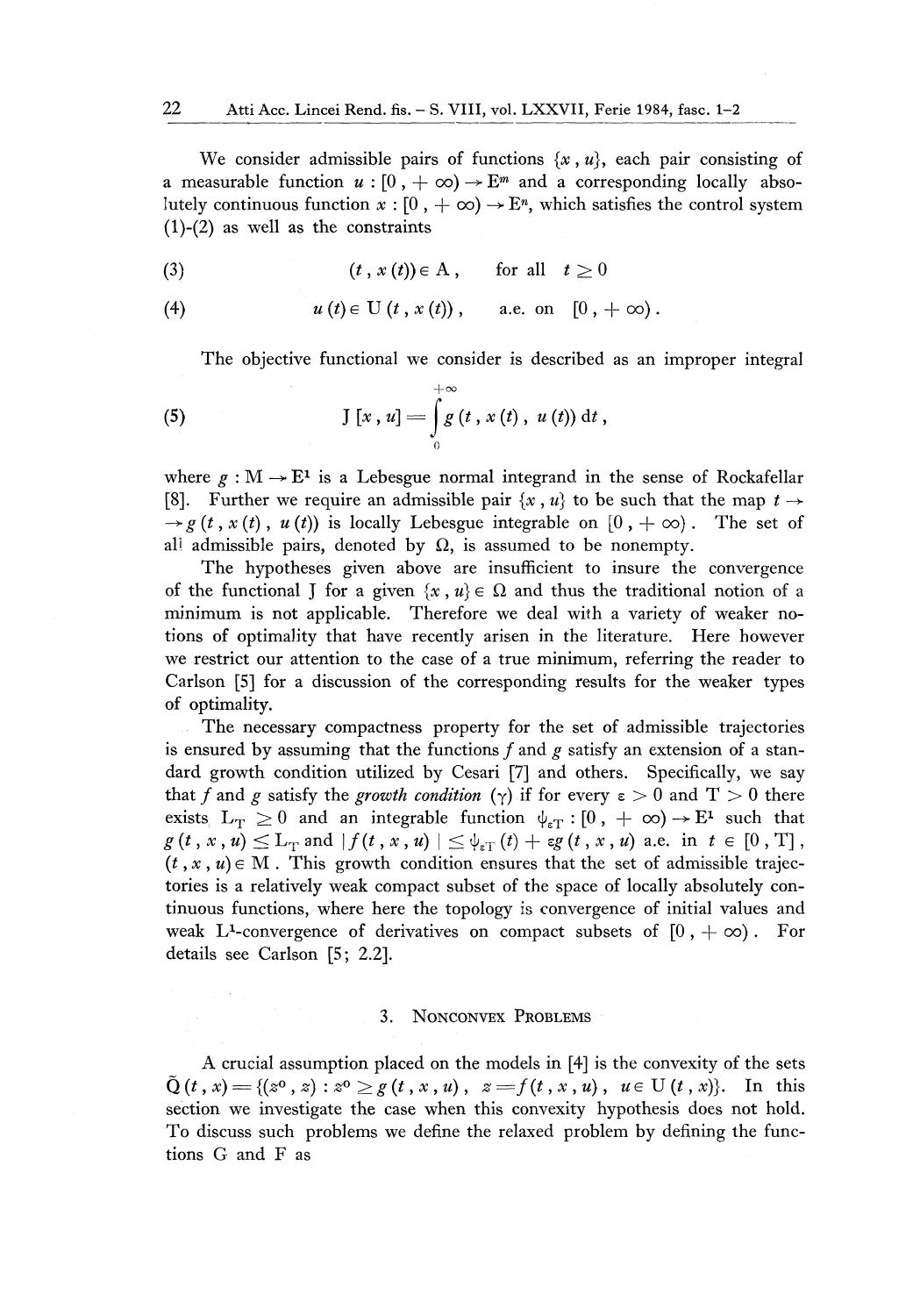(6) G 
$$
(t, x, \boldsymbol{u}, \tilde{p}) = \sum_{k=1}^{n+2} p_k g(t, x, u_k)
$$

and

(7) 
$$
F(t, x, \tilde{u}, \tilde{p}) = \sum_{k=1}^{n+2} p_k f(t, x, u_k),
$$

where for  $k = 1, 2, ..., n + 2, (t, x, u_k) \in M$ ,  $p_k \ge 0$ , and  $\sum_{k=1}^{n} p_k = 1$ . Specifically we consider triples  $\{x(t), u(t), \tilde{p}(t)\}$ ; where  $x \in AC_{loc}$ ,  $\tilde{p}(t)$  =  $(p_1(t), p_2(t), \ldots, p_{n+2}(t)) \in E^{n+2}$  is measurable, and  $\hat{u}(t) = (u_1(t), u_2(t), \ldots)$  $u_{n+2}(t)$   $\in$  E<sup>m</sup> (n+2) is measurable; satisfying the control system  $\dot{x}(t) = F(t, t)$  $x(t), u(t), \tilde{p}(t)$  a.e. on  $[0, +\infty)$ ,  $x(t) = x_0$ ,  $(t, x(t)) \in A$  on  $[0, +\infty)$ , for  $k = 1, 2, ..., n + 2 \tilde{u}_k(t) \in U(t, x(t))$  a.e. on  $[0, +\infty)$ , and  $\tilde{p}(t) \in P$ a.e. on  $[0, +\infty)$  where  $P = \{(p_1, p_2, \ldots, p_{n+2}) : p_k \ge 0, \sum_{k=1}^{n+2} p_k = 1\}$  and such that the map  $t \to G(t, x(t), \tilde{u}(t), \tilde{p}(t))$  is locally Lebesgue integrable. This set of triples we denote by  $\tilde{\Omega}$  and refer to it as the set of relaxed admissible pairs.

The relaxed optimal control problem then consists of minimizing the functional

(8) 
$$
J[x, u, p] = \int_{0}^{+\infty} G(t, x(t), \tilde{u}(t), \tilde{p}(t)) dt,
$$

over the set  $\Omega$ . Formally this problem is identical with the original problem, except now the requisite convexity hypotheses are satisfied. That is, for  $(t, x) \in$  $P \in A$ , the sets  $\tilde{Q}(t, x) = \{(z^0, z) : z^0 \ge G(t, x, \tilde{u}, \tilde{p}), z = F(t, x, \tilde{u}, p), z = 0\}$  $u_k \in U(t, x)$ ,  $k = 1, 2, \ldots, n + 2$ ,  $\tilde{p} \in \tilde{P}$  are convex and in fact equal the convex hulls of  $\tilde{Q}(t, x)$ . As a consequence of this, existence results for the relaxed problem are easily obtained from their corresponding non-relaxed counterparts. As a representative example we give the following theorem.

THEOREM 1. *Let* A , U , M *yg , and f satisfy the hypotheses of Section* 2. *Further assume* (*i*). there exists  $\alpha \in E^1$  such that  $\tilde{\Omega}_{\alpha} = \{\{x, \tilde{u}, \tilde{p}\} \in \tilde{\Omega} : \tilde{J}[x, \tilde{y}], \tilde{y}\}$  $\tilde{u}$ ,  $\tilde{p}$  $\leq \alpha$ }  $\neq \varnothing$ ; (ii). the growth conditon  $(\gamma)$  holds; (iii). there exists an integrable function  $\psi : [0, +\infty) \to \mathbb{E}^1$  such that for all  $\{x, \tilde{u}, \tilde{p}\} \in \tilde{\Omega}_\alpha$ , G  $(t,$  $x(t)$ ,  $\tilde{u}(t)$ ,  $\tilde{p}(t)$ )  $\geq \psi(t)$  a.e. on  $[0, +\infty)$ ; and (iv). the sets  $\tilde{Q}(t, x)$  satisfy *the upper semicontinuity condition property* (K)

(9) 
$$
\tilde{Q}(t,x) = \bigcap_{\delta>0} cl \left[ \bigcup \{ \tilde{Q}(t,y) : |x-y| < \delta, (t,x) \in A \} \right].
$$

*Then the relaxed optimal control problem has an optimal solution.* 

It is well known that the set of admissible pairs  $\Omega$  can be viewed as a subset of the relaxed admissible pairs  $\tilde{\Omega}$ . Thus, the infimum (when it exists) for the nonconvex control problem is larger than the infimum for the corresponding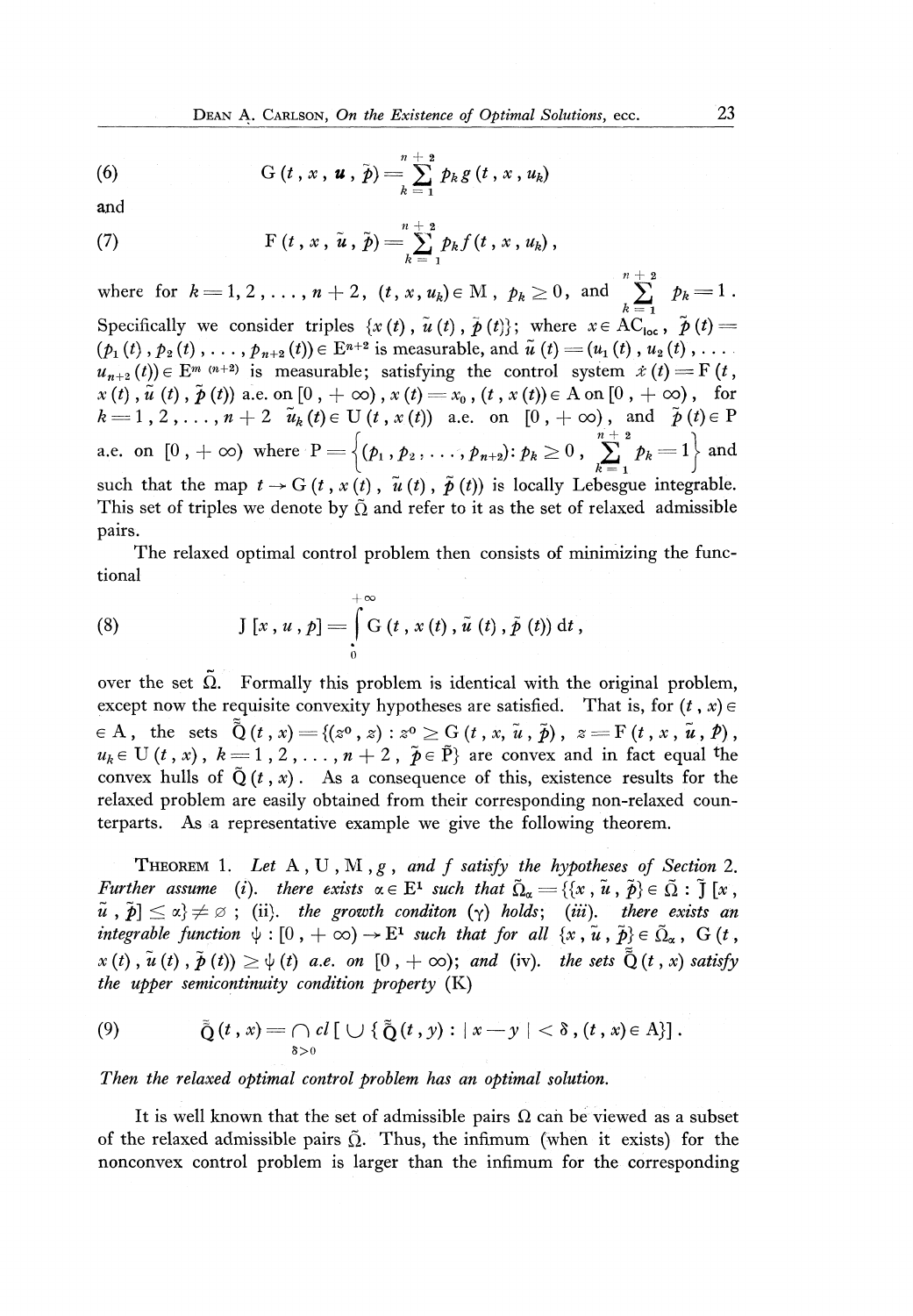relaxed problem. To investigate the relationship between the relaxed admissible trajectories and the non-relaxed ones we give the following uniform approximation theorem which generalizes the corresponding finite horizon result (see Cesari [6; 18.6-18.7]). For this result we must strengthen some of the hypotheses given in Section 2. Most notably, we require the control set U $(t, x)$ to be independent of x (i.e., U  $(t, x) = U(t)$  for all  $x \in X$ ) and that there exists a bounded set  $V \subset E^m$  such that  $U(t) \subseteq V$  a.e.  $t \geq 0$ .

**THEOREM 2.** Let  $X \subseteq E^n$  be compact and let  $A = [0, +\infty) \times X$ . Let  $U:[0\,,+\infty)\to 2^V$  be a measurable closed set valued map such that the set  $M=0$  $=\{(t, x, u): (t, x) \in A, u \in U(t)\}\$ is closed. Let  $f: M \to E^n$  be a given con*tinuous function and suppose there exists locally integrable functions m and k from*   $\leq$  [0,  $+$   $\infty$ ) into  $\mathrm{E}^1$  such that  $\left|f(t,x, u)\right| \leq m$  (t) and  $\left|f(t, x, u)-f(t, z, u)\right| \leq$  $\leq k(t) | x - z | a.e.$  in  $[0, +\infty)$ ,  $(t, x, u)$ ,  $(t, z, u) \in M$ . Let  $\{x, \tilde{u}, \tilde{p}\}$ *denote a relaxed admissible pair for the corresponding relaxed control system such that for all t*  $\geq 0$ ,  $x(t) \in X_1$  where  $X_1 \subseteq int(X)$  is compact. Then there exists *a* sequence of admissible pairs;  $\{x_n, u_n\}$ , defined on  $[0, n]$ ; for the original system *such that*  $x_n \to x$  *uniformly on* [0, T] *for all*  $T > 0$ *.* 

This result is established by applying the corresponding finite horizon result on [0, n], for each positive integer *n*, to obtain a sequence  $\{x_*^n, u_*^m\}$  of admissible pairs defined on [0 , *n]* approximating *x.* 

When the above result is applied to the augmented control system  $(x^0(t)$ ,  $x(t) = (g(t, x(t), u(t)), f(t, x(t), u(t))),$  a.e. on  $[0, +\infty)$ , one obtains relationships between the optimal solutions of the original optimal control problem and those of the corresponding relaxed optimal control problem (see [5; 4.2]).

#### 4. PROBLEMS WHICH ARE LINEAR IN THE STATE

Another class of nonconvex problems is the restrictive case where  $g$  and  $f$ are linear in the state variables. That is, the admissible pairs  $\{x, u\} \in \Omega$  satisfy a control system of the form

(11) 
$$
x(t) = C(t) x(t) + f(t, u(t))
$$
, a.e. on [0, + $\infty$ )  

$$
x(0) = x_0
$$

as well as the control constraints

$$
u(t) \in U(t), \quad \text{a.e. on} \quad [0, +\infty),
$$

where C :  $[0, +\infty) \rightarrow E^{n^2}$  is an  $n \times n$  matrix whose entries are locally Lebesgue integrable, U :  $[0, +\infty) \rightarrow 2^{E^m}$  is a set valued map with closed graph  $M =$  $=\{(t, u): t \geq 0, u \in U(t)\},\$  and  $f: M \to E^n$  satisfies the Carathéodory con-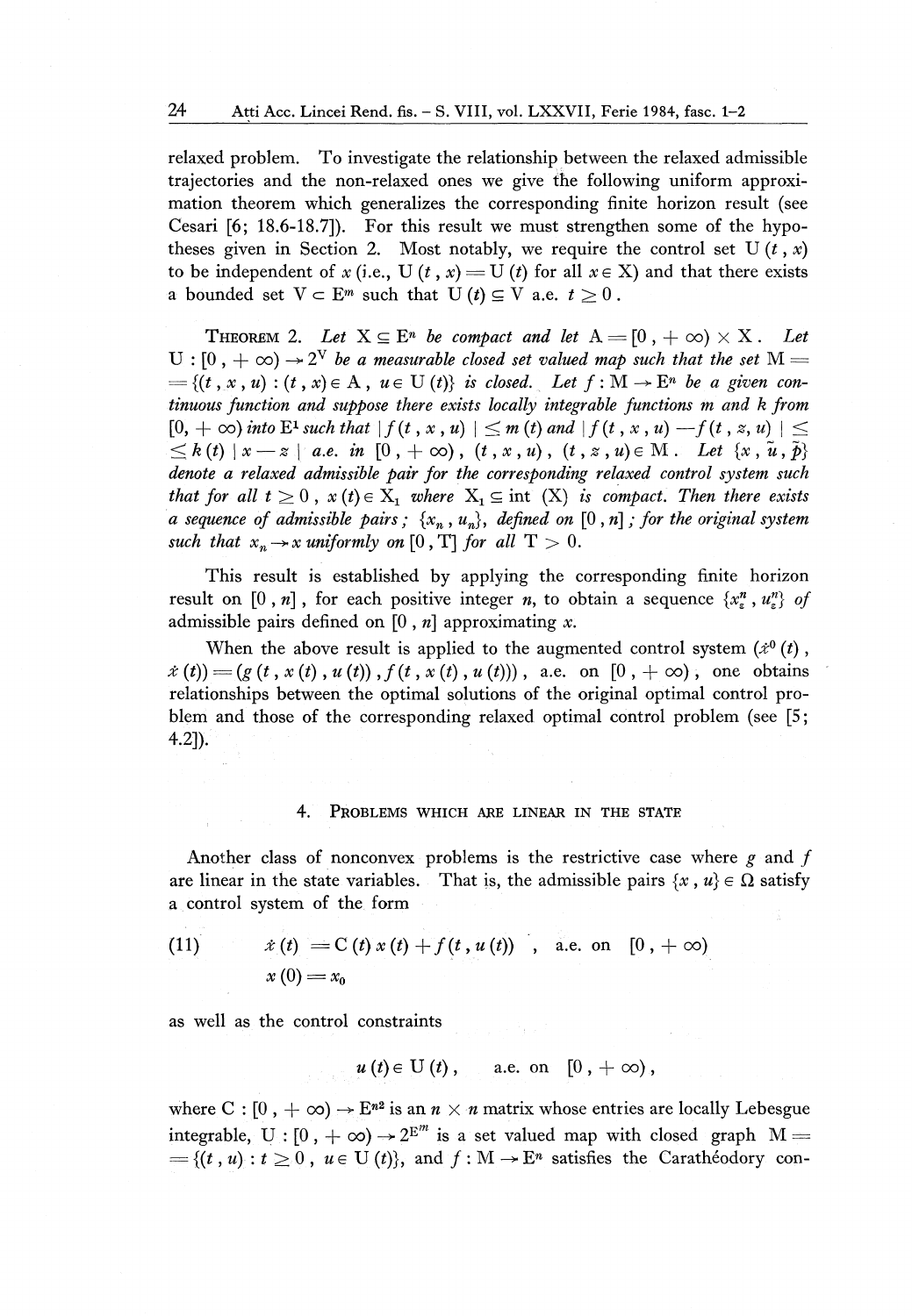ditions. The cost functional in this case is an improper integral of the form

(12) 
$$
\mathrm{J}\ [x\ ,\ u]=\int\limits_{0}^{+\infty}\left[\ \ c_{0}\left(t\right),\ x\left(t\right)\ \right]+g\left(t\ ,\ u\left(t\right)\right)\right]\mathrm{d}t\ ,
$$

where  $c_0: [0, +\infty) \to \mathbb{E}^n$  is locally integrable,  $g: M \to \mathbb{E}^1$  is a Lebesgue normal integrand, and where (. , . ) denotes the usual euclidean inner product on E<sup>n</sup>.

For models of this type it is possible to establish a Neustadt-type existence theorem for strongly optimal solutions without any *a priori* convexity conditions, provided certain integrability conditons are placed on the entries of the functions  $c<sub>0</sub>$  and C insuring that the optimal trajectories have asymptotic equilibria and that the corresponding value of the functional J, given by (12) is finite. The proof follows classical lines (see e.g., Cesari [6 : 16.5i] and utilizes a recent extension to  $\sigma$ -finite measure spaces of a Lyapounov-type theorem concerning vector valued integrals found in Arstein [1]. We now state this existence theorem.

THEOREM 3. *In addition to the above hypotheses assume that (i). the entries of the functions* C *and*  $c_0$  *are Lebesgue integrable on*  $[0, +\infty)$ ; *(ii). there exists a locally Lebesgue integrable function such that*  $\mid (g(t, u), f(t, u)) \mid \leq m(t)$ *a.e.* in  $t \geq 0$ ,  $(t, u) \in M$  and such that

(13) 
$$
\int\limits_{0}^{+\infty} \left[\int\limits_{0}^{+\infty} m(t) \exp\left(-\int\limits_{0}^{t} tr(C(s)) ds\right) dt\right] < +\infty,
$$

*where tr* (C) denotes the trace of the matrix C; (iii). for  $t \geq 0$  and  $x \in E^n$  the sets  $\tilde{\mathbb{Q}}(t, x)$  for the corresponding relaxed optimal control problem satisfy property (K); and (iv). there exists a Lebesgue integrable function  $\psi \in L([0, + \infty))$  such *that* 

$$
\left\langle c_{0}\left(t\right),x\right\rangle +g\left(t\,,u\right) >\psi\left(t\right),\qquad\text{a.e. $\dot{m}\quad t\geq0$}\,,
$$

 $(t, u) \in M$  and  $x \in E^n$ . Then there exists an optimal solution for the linear in *the state infinite horizon optimal control problem.* 

Extension of the above result to the weaker notions of optimality listed in [4] are discussed in Carlson [5]. Also in [5] the integrability conditions placed on the functions C and *c0 are* weakened.

#### 5. MULTICRITERIA CONTROL PROBLEMS

In this section we conside: problems of the type described in Section 2 except now  $g : M \to E^p$  is a vector valued function satisfying the Carathéodory conditions. In the finite horizon case this problem has been considered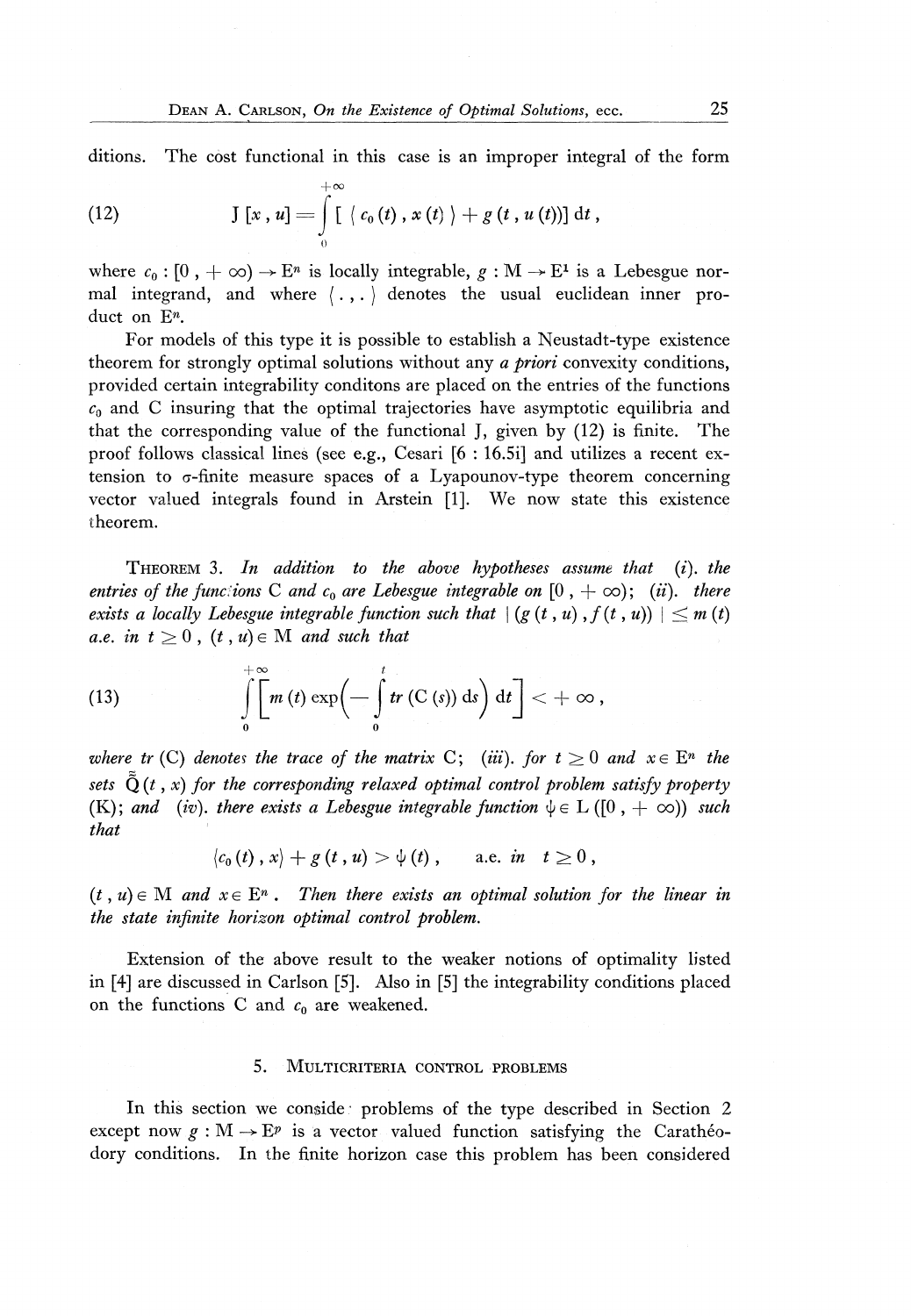in Cesari and Suryanarayana [7]. In fact, the discussion here is similar to their work.

For such a problem we consider a partial ordering,  $\lt_{\Lambda}$ , defined with respect to a closed convex cone  $\Lambda \subseteq E^p$ . That is,  $x < \Lambda$  *y* if and only if  $x - y \in \Lambda$ . With this ordering we seek an admissible pair  $\{x^*, u^*\} \in \Omega$  such that for all  $\{x, u\} \in \Omega$ 

(14) 
$$
\int [x^*, u^*] < \int [x, u],
$$

and we refer to  $\{x^*, u^*\}$  as a  $\Lambda$ -Pareto minimum. We require the cone  $\Lambda$  to satisfy the angle property defined as follows.

DEFINITION 1. A closed convex cone  $\Lambda \in E^p$  has the *angle property* if there exists  $\varepsilon$ ,  $0 < \varepsilon < 1$ , and a non-zero vector  $a \in \{z \in E^p : \langle z, \lambda \rangle \ge 0 \text{ for } z \in E^p \}$ all  $\lambda \in \Lambda$  such that

(15) 
$$
\Lambda \in \{x \in \mathbb{E}^p : \langle a, x \rangle \geq \varepsilon |a| |x| \},
$$

where  $\langle \cdot, \cdot \rangle$  denotes the usual inner product in E<sup>p</sup>.

The angle property permits us to reduce the above multicriteria problem to scalar valued problem. Specifically we have the following well known result.

PROPOSITION 1. Let  $\Lambda \in E^p$  be a closed convex cone having the angle pro*perty, let* W *be any set, and let*  $I : W \rightarrow E^p$  *be a given vector valued function. Then if there exists*  $c \in E^p$  *such that*  $c < \Lambda$  *[x] for all*  $x \in W$  *and if*  $\{I [x] : x \in W\}$ *is a closed nonempty set, then any vector x\* e* W *satisfying* 

(16) 
$$
\langle a, I[x^*]\rangle = \inf \{ \langle a, I[x]\rangle : x \in W \},
$$

*is a A-Pareto minimum of* I *over* W.

To investigate the existence of  $\Lambda$ -Pareto minima we define the orientor field for  $(t, x) \in A$  as

(17) 
$$
\tilde{Q}_{\Lambda}(t, x) = \{(z^0, z) : z^0_{\Lambda} > g(t, x, u), z = f(t, x, u), u \in U(t, x)\},
$$

and define the Lagrangian  $T: [0, +\infty) \times E^n \times E^n \to E^1 \cup \{ +\infty \}$  by the formula

(18) 
$$
T(t, x, z) = \inf \{ \langle a, z^0 \rangle : (z^0, z) \in Q_A^T(t, x) \},
$$

where we assume that  $T(t, x, z) = +\infty$  if  $(t, x) \notin A$  or if  $Q_{\Lambda}(t, x) = \emptyset$ . It is shown in Carlson [5; Thm. 5.2.1.] that under the hypotheses that the sets  $Q_{\Lambda}$  (*t*, *x*) are convex and enjoy property (K) the function T is a Lebesgue normal integrand such that  $T(t, x, .)$  is convex. This allows us to define the Lagrange problem consisting of minimizing the improper integral